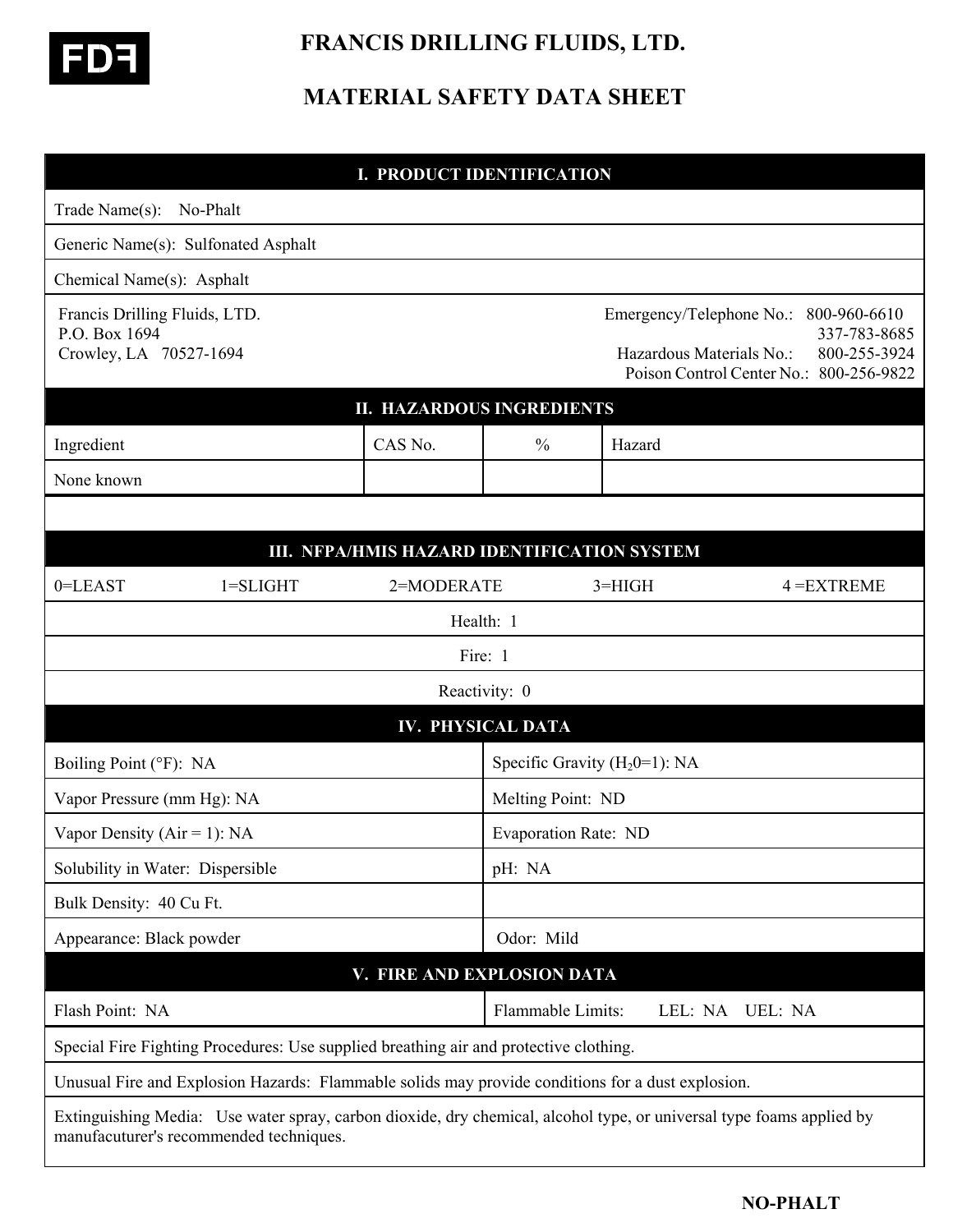| <b>VI. REACTIVITY</b>                                                                                                                                                                                    |                             |                          |  |  |
|----------------------------------------------------------------------------------------------------------------------------------------------------------------------------------------------------------|-----------------------------|--------------------------|--|--|
| Stability: Stable                                                                                                                                                                                        |                             |                          |  |  |
| Hazardous Polymerization: Will Not Occur                                                                                                                                                                 |                             |                          |  |  |
| Incompatibility: Avoid contact with strong oxidizing agents.                                                                                                                                             |                             |                          |  |  |
| Hazardous Decomposition: Ammonia, carbon dioxide and carbon monoxide.                                                                                                                                    |                             |                          |  |  |
| VII. HEALTH HAZARD INFORMATION                                                                                                                                                                           |                             |                          |  |  |
| Routes of Exposure and Effects:                                                                                                                                                                          |                             |                          |  |  |
| Skin: Irritant.                                                                                                                                                                                          |                             |                          |  |  |
| Eyes: Irritant.                                                                                                                                                                                          |                             |                          |  |  |
| Inhalation: Irritant to nose, throat, and lungs.                                                                                                                                                         |                             |                          |  |  |
| Ingestion: None reported.                                                                                                                                                                                |                             |                          |  |  |
| Permissible Exposure Limits: (for air contaminants)                                                                                                                                                      |                             |                          |  |  |
| OSHA PEL (8hr. TWA): 15 mg/m3                                                                                                                                                                            |                             |                          |  |  |
| ACGIH TLV: 15 mg/m3                                                                                                                                                                                      |                             |                          |  |  |
| Carcinogenicity:                                                                                                                                                                                         |                             |                          |  |  |
| Listed By NTP: Not Listed                                                                                                                                                                                | Listed By: IARC: Not Listed | Listed By OSHA:          |  |  |
| Acute Oral LD50:                                                                                                                                                                                         | Acute Dermal LD50:          | Aquatic Toxicology LC50: |  |  |
| Emergency and First Aid Procedures:                                                                                                                                                                      |                             |                          |  |  |
| Skin: Flush with clean water.                                                                                                                                                                            |                             |                          |  |  |
| Eyes: Irrigate with potable water.                                                                                                                                                                       |                             |                          |  |  |
| Ingestion: Give water to dilute and get medical attention.                                                                                                                                               |                             |                          |  |  |
| Inhalation: Remove to fresh air.                                                                                                                                                                         |                             |                          |  |  |
| Additional Health Hazard Information: Note to Physician - Very low toxicity. Direct treatment of over exposure at<br>controlling symptoms and the clinical condition.                                    |                             |                          |  |  |
| VIII. HANDLING AND USE PRECAUTIONS                                                                                                                                                                       |                             |                          |  |  |
| Steps to be Taken if Material is Released or Spilled: Mechanically collect and remove spilled material. Area may be<br>washed with water if desired. No neutralizing chemicals required.                 |                             |                          |  |  |
| Waste Disposal Methods: Disposal must be arranged in accordance with local, state and federal regulations.                                                                                               |                             |                          |  |  |
| Handling and Storage Precautions: As with all dusts, avoid high concentrations, minimize contact with eyes, skin and<br>clothing.                                                                        |                             |                          |  |  |
| IX. INDUSTRIAL HYGIENE CONTROL MEASURES                                                                                                                                                                  |                             |                          |  |  |
| Ventilation Requirements: Adequate ventilation for comfort is recommended. Refer to the ACGIH document "Industrial<br>Ventilation, A Manual of Recommended Practices", most recent edition, for details. |                             |                          |  |  |